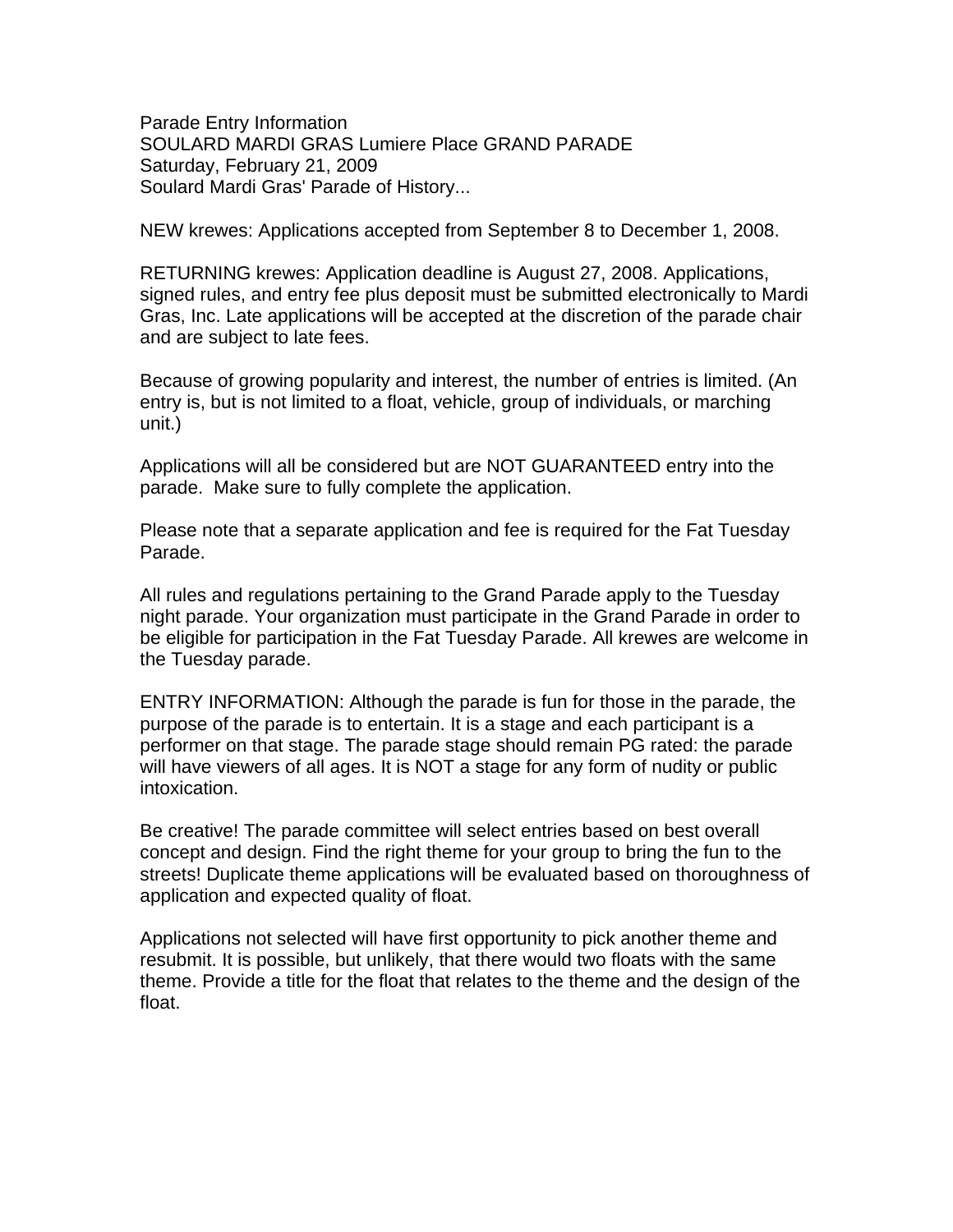## SELECTION CRITERIA:

Completed application.

Timely submission of application and appropriate fees.

Originality and creativity.

Adherence to the theme and float guidelines.

Clarity of ideas conveyed through written descriptions, drawings, sketches, photos, and attachments. Provide a detailed description of the entry to thoroughly present your design and costumes. Your drawing skills are not in question; just provide clear notes and complete descriptions.

Priority is NOT given to past participants, or for early applications. All applications, sketches, photos, etc. become the property of Mardi Gras, Inc.

Groups in the non-motorized category should provide a description of performance and any components that will be pulled or ridden along the route. If your group has a motor in some part or portion of your krewe, it is NOT a walking krewe.

### REQUIREMENTS:

Costumes. The costumes should relate to the theme of the entry and should be described on the application. Matching shirts are not costumes. Contact information.

Two contacts must be listed, email and phone numbers included.

Vehicles: All vehicles must be operable for the entire route. Each vehicle & component (trailer, flatbed, etc) should be listed with a description of design and decoration along with sketches of each. Each component must have decoration. There is a height limitation of 13.5 feet.

Horse drawn vehicles will be limited and entries must provide for clean up. Horse drawn carriages will fall into the motorized categories according to length and wheel walkers are required for each axle. Estimate the maximum number of people that will be riding and walking. As a safety precaution, no more than 50 passengers are allowed on a trailer or float, additional people may walk with the float.

Port-a-potty. All floats with 12 or more people will be required to have a portable toilet. Your krewe must provide a copy of the contract for your port-a-potty. Your application should show how it would be decorated and disguised.

Wheel walkers. One for each wheel - minimum of four. The job of the wheel walker is an important measure in the safety of the parade. A wheel walker is a person who walks next to the float, (by the wheels) to prevent anyone from trying to get miss-thrown beads, climbing on or off and who could notify the driver of any problems that would require immediate action for the safety of all.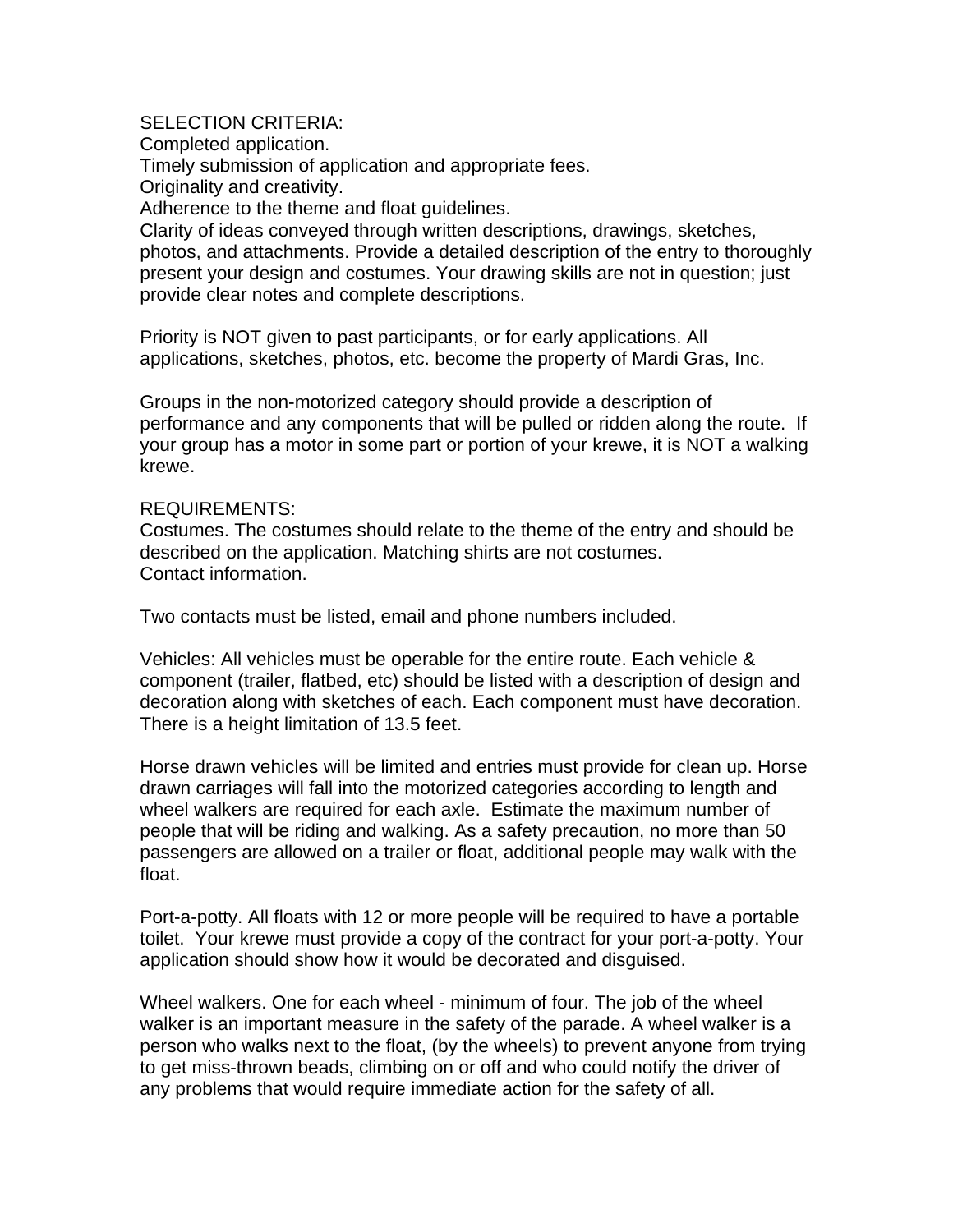They may not carry or throw beads, but are allowed to hand off miss-thrown beads to the crowd.

## TYPES OF ORGANIZATIONS:

A "KREWE" is a group of people coming together to participate in the Mardi Gras Parade. Each "krewe" should have a name, but business names are prohibited.

# Parade Fee \$200 A "WALKING KREWE"

A "WALKING KREWE" is a group (limited to 30 people) that marches in the parade. Business logos are prohibited on the support vehicle.

\$500\_\_\_\_\_\_\_\_\_\_\_A "FLOAT" is a decorated motorized vehicle usually pulling a trailer. Business names and logos are prohibited on the tow vehicle and the trailer. Floats contain up to 50 passengers and must have wheel walkers to accompany the float and tow vehicle. Additional krewe members may walk with the float. Krewes larger than 50 people or one tow vehicle and trailer are subject to higher fees and review by Mardi Gras Inc.

\$800\_\_\_\_\_\_\_\_\_\_\_A "BUSINESS ENTRY"\* is a krewe that is sponsored, funded or supported by one or more businesses. Business names and logos are prohibited on the trailer. This entry level permits the krewe to carry a banner supplied by Mardi Gras Inc. to display the business name. Logos and signs are permitted on the tow vehicle and may be up to 36" x 36" - limit of two (one per side)

\$2,500\_\_\_\_\_\_\_\_\_\_A "FLOAT SPONSOR"\* is an entry that is allowed to display business name(s) and logo(s) on both the tow vehicle and theme related float. This entry levels permits full display of logos, names, and other display advertising during the parade. Because of the unique nature of each entry, specific details will be discussed and finalized on an individual basis.

\*Float Sponsors and Business Entries may not conflict with the Mardi Gras, Inc. event sponsors. In all cases, MGI must approve the business and products displayed and advertised. Individual krewes, groups, and floats that have sponsors provide funding, services, and/or materials to them may NOT put the sponsors' names on the parade float/entry unless they register as a Float Sponsor or Business entry.

For Information see our website www.stlmardigras.org Email at parade@mardigrasinc.com Office phone 314.771.5110 office Mailing address: 1013 Ann St. St. Louis, MO 63104